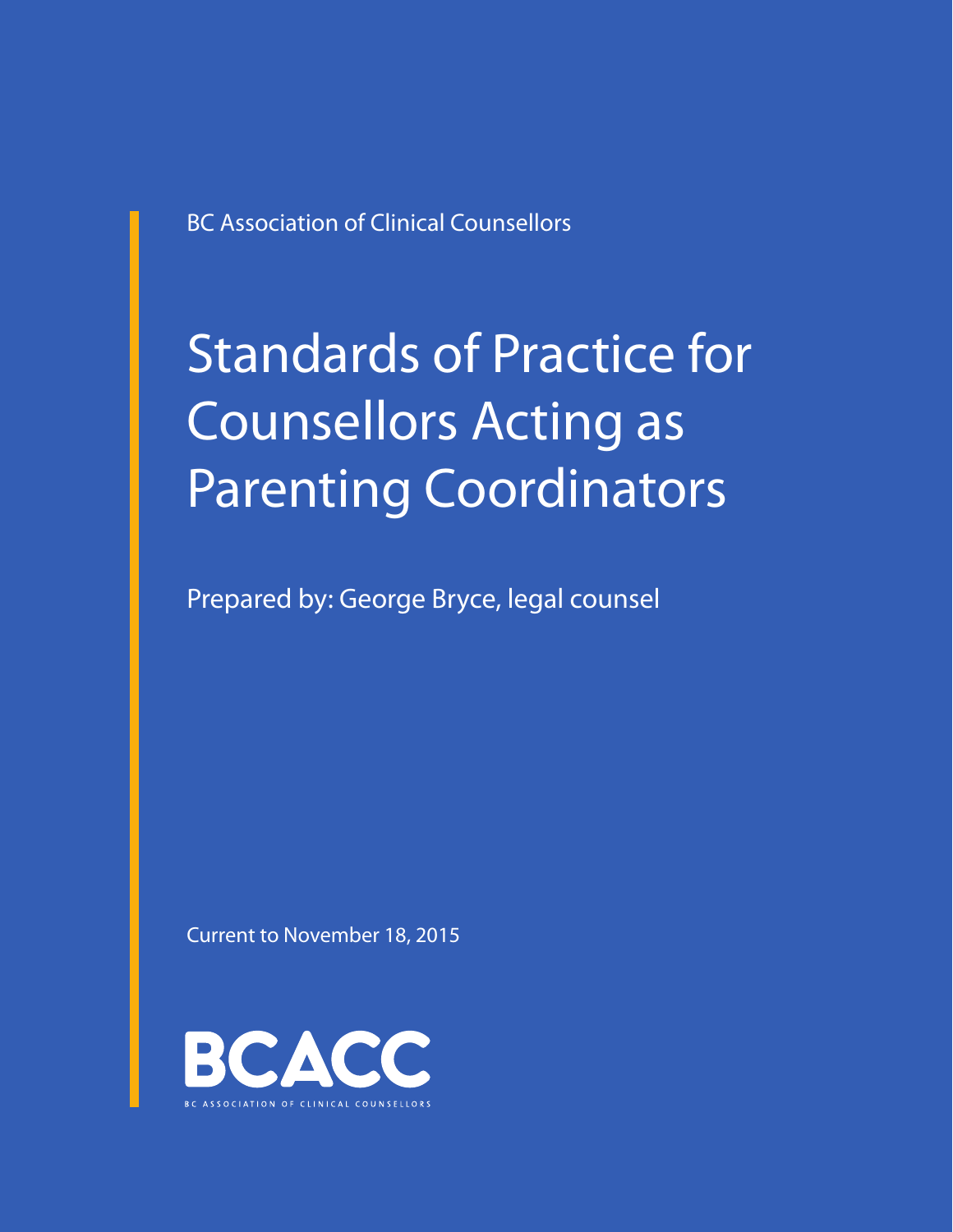# **BCASSOCIATIONOF CLINICAL COUNSELLORS**

#### **STANDARDSOFPRACTICE FOR COUNSELLORS ACTING AS PARENTING COORDINATORS**

*Prepared by: George Bryce, legal counsel Current to: November 18, 2015*

| 3) Practice Standards for Counsellors Acting as Parenting Coordinators  4 |  |
|---------------------------------------------------------------------------|--|
|                                                                           |  |
|                                                                           |  |
|                                                                           |  |
|                                                                           |  |
|                                                                           |  |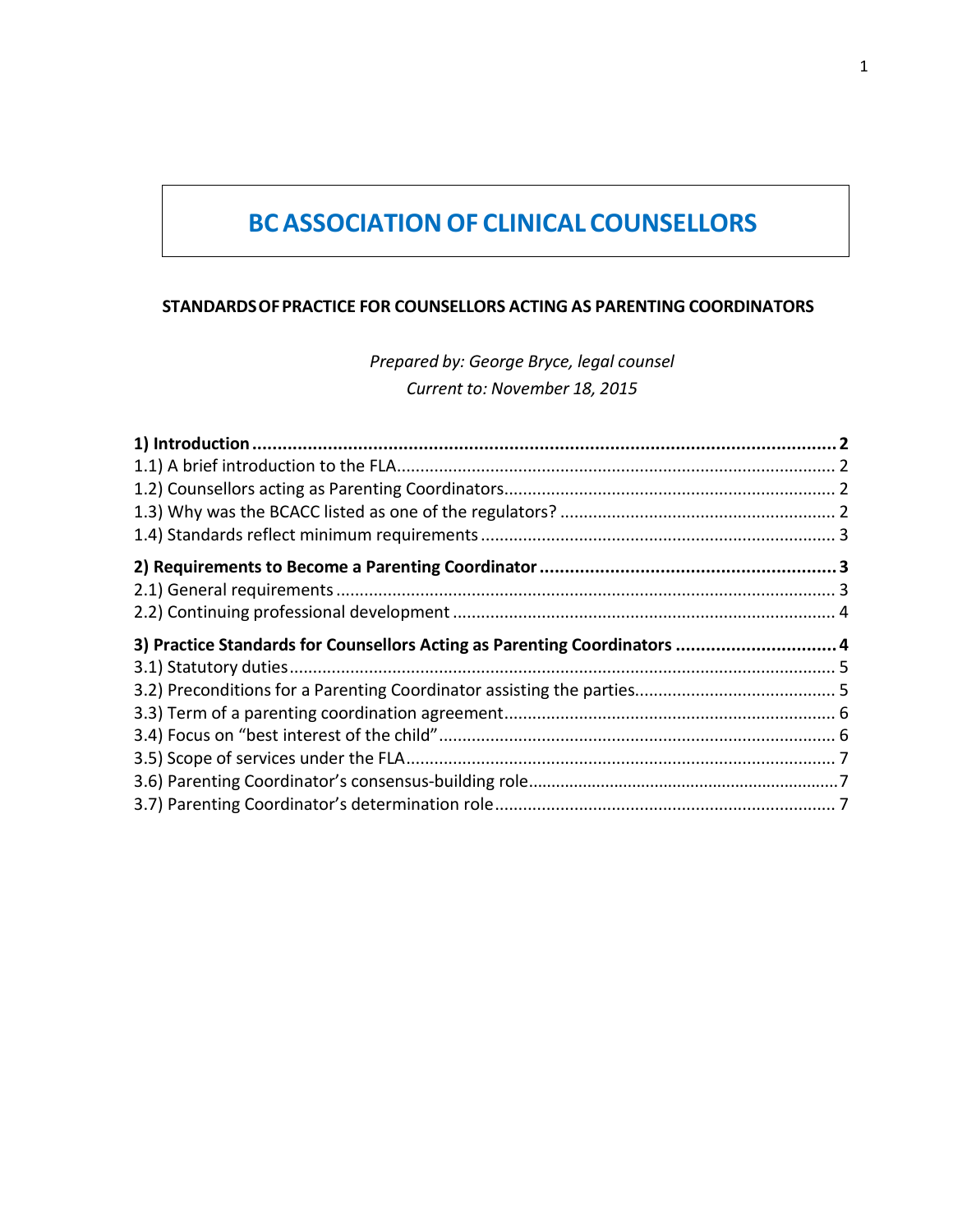#### <span id="page-2-0"></span>**1) Introduction**

These *Standards of Practice for Counsellors as Parenting Coordinators* set out the requirementsfor BCACC members who act as Parenting Coordinators under the new *Family Law Act*<sup>1</sup> (FLA), which came into force in British Columbia in 2013.

#### <span id="page-2-1"></span>*1.1) A brief introduction to the FLA*

BC's new FLA came into force on March 18, 2013, resulting in the repeal of the *Family Relations Act*, <sup>2</sup> which had not been substantially revised in decades and was out-of-date.

The new FLA introduced many changes to family law in BC, including new terms to describe the legal status of parents undergoing a separation or divorce, and defining their responsibilities concerning any children of their relationship. In particular, the new Act places emphasis on the rights of children to be properly cared for rather than on the legal rights of their parents. For example, the Act no longer uses terms like "custody" or "access," but speaks instead to parental responsibilities and parenting time with children. $3$ 

#### <span id="page-2-2"></span>*1.2) Counsellors acting as Parenting Coordinators*

Under Division 3 FLA, Parenting Coordinators are given the authority to assist the parties in a family law dispute by helping them resolve their disputes ("building consensus") and by making certain decisions ("making a determination") as prescribed in that Division and the regulations. Clinical counsellors in good standing with the BCACC and who meet the prescribed criteria are permitted to act as Parenting Coordinators pursuant to section 6(1) of the FLA Regulation.<sup>4</sup> These Standards set out the prescribed criteria, as well as the general duties and expectation of counsellors when they are performing the statutory duties of a Parenting Coordinator.

#### <span id="page-2-3"></span>*1.3) Why wasthe BCACC listed as one of the regulators?*

Section 6(1)(a) of the Regulation lists seven organizations that someone must be a member of if he or she wants to act as a Parenting Coordinator under the FLA; one of these prescribed organizations is the BCACC. So long as a counsellor remains in good standing with the BCACC and meets the prescribed requirements to become a Parenting Coordinator, a counsellor is then entitled to provide a range of services as prescribed by the Act.

The BC Ministry of Justice identified the BCACC as an appropriate regulatory body to be listed in the Regulation because the Association had a proven track record of regulating clinical

 $1$  SBC 2011, c.25.

<sup>2</sup> R.S.B.C. 1996, c.128 (*repealed*).

<sup>3</sup> Counsellors wanting <sup>a</sup> more in-depth understanding of the new FLA are encouraged to read George Bryce's

June 2013 *Legal Commentary on the New Family Law Act*, available to members at the BCACC website.

<sup>4</sup> BC Reg. 347/2012.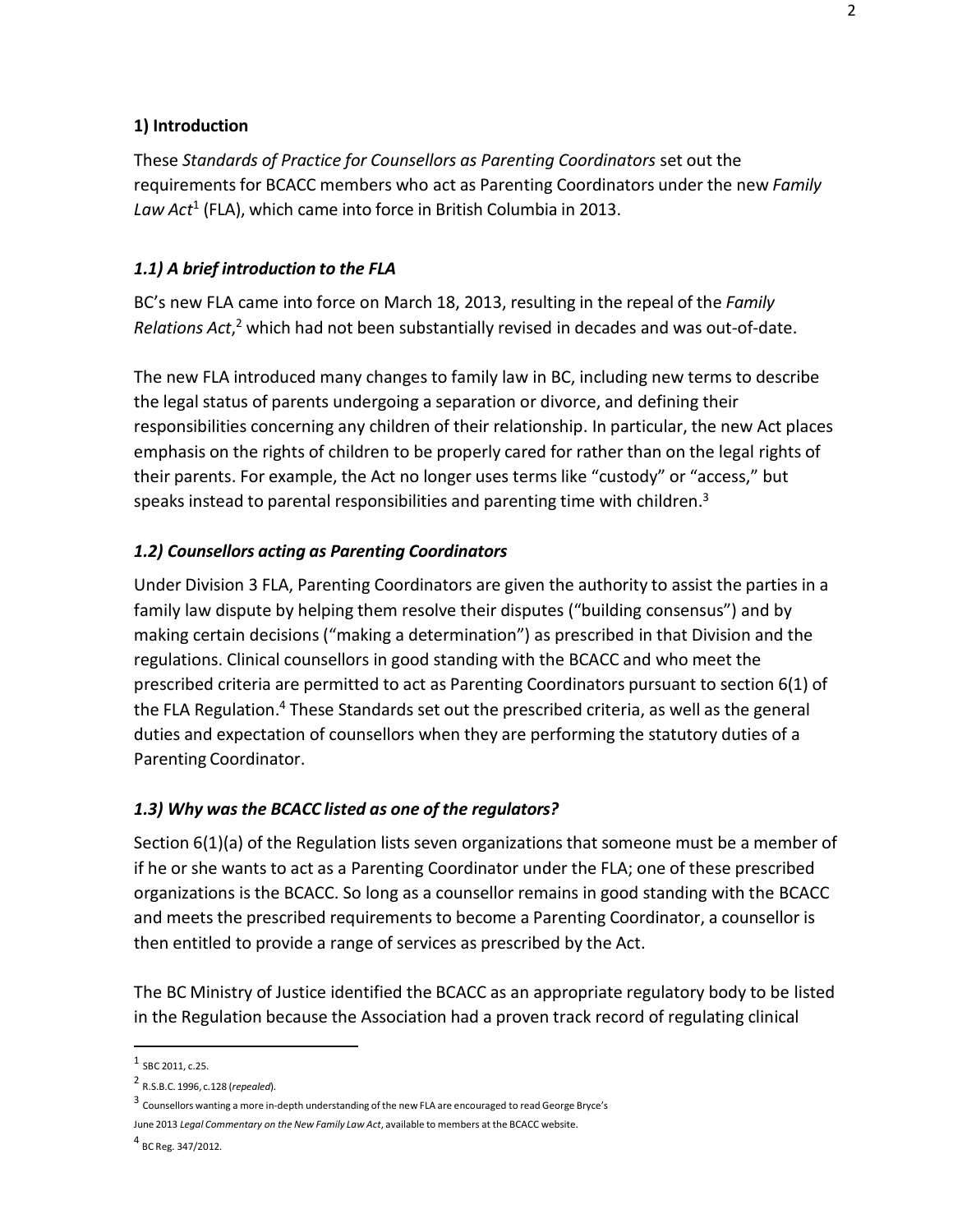counsellors in the public interest. Not only do many counsellors provide services in support of separating or divorcing parents and their children, but, through its Bylaws, the BCACC:

- a) sets minimum education and experience requirements for persons to become clinical counsellors,
- b) has a Code of Ethics and numerous Practice Standards its members must follow, and
- c) administers an investigation, mediation and discipline program to deal with *bona fide*  complaints filed against counsellors.

These are the same criteria that the government applied when deciding if an organization should be listed under section 6(1)(a) of the Regulation.

# <span id="page-3-0"></span>*1.4) Standardsreflect minimum requirements*

These Standards reflect the minimum level of competency and practice that is expected of a counsellor seeking to become a Parenting Coordinator, and later when performing the functions of a Coordinator as set out under the FLA.

While these Standards articulate the requirements for counsellors acting as Parenting Coordinators, reference should also be made to the more general guidance that is provided to counsellors within the BCACC Bylaws and Code of Ethics, in particular if there is an aspect of practice that is not covered in these Standards.

These Standards also recognize that, while there are certain minimum requirements a counsellor must follow when acting as a Parenting Coordinator under the FLA, there are also areas of practice where the counsellor has options and should exercise his or her best clinical judgment. To reflect the difference between a mandatory requirement and a suggested or recommended practice, these Standards will use two different sets of verbs.

- a) The use of "shall" or "must" denotes an action or event that a counsellor must perform as a mandatory or minimum requirement; one that can later be the subject of a complaint, peer review or possible disciplinary action under the Bylaws.
- b) The use of "should" or "may" denotes an action or event that it is recommended or suggested a counsellor should perform, but is not necessarily a mandatory or minimum requirement.

# <span id="page-3-1"></span>**2) Requirementsto become a Parenting Coordinator**

# <span id="page-3-2"></span>*2.1) General requirements*

Section 6(1) of the Family Law Act Regulation provides that, before acting as a Parenting Coordinator, a Counsellor must: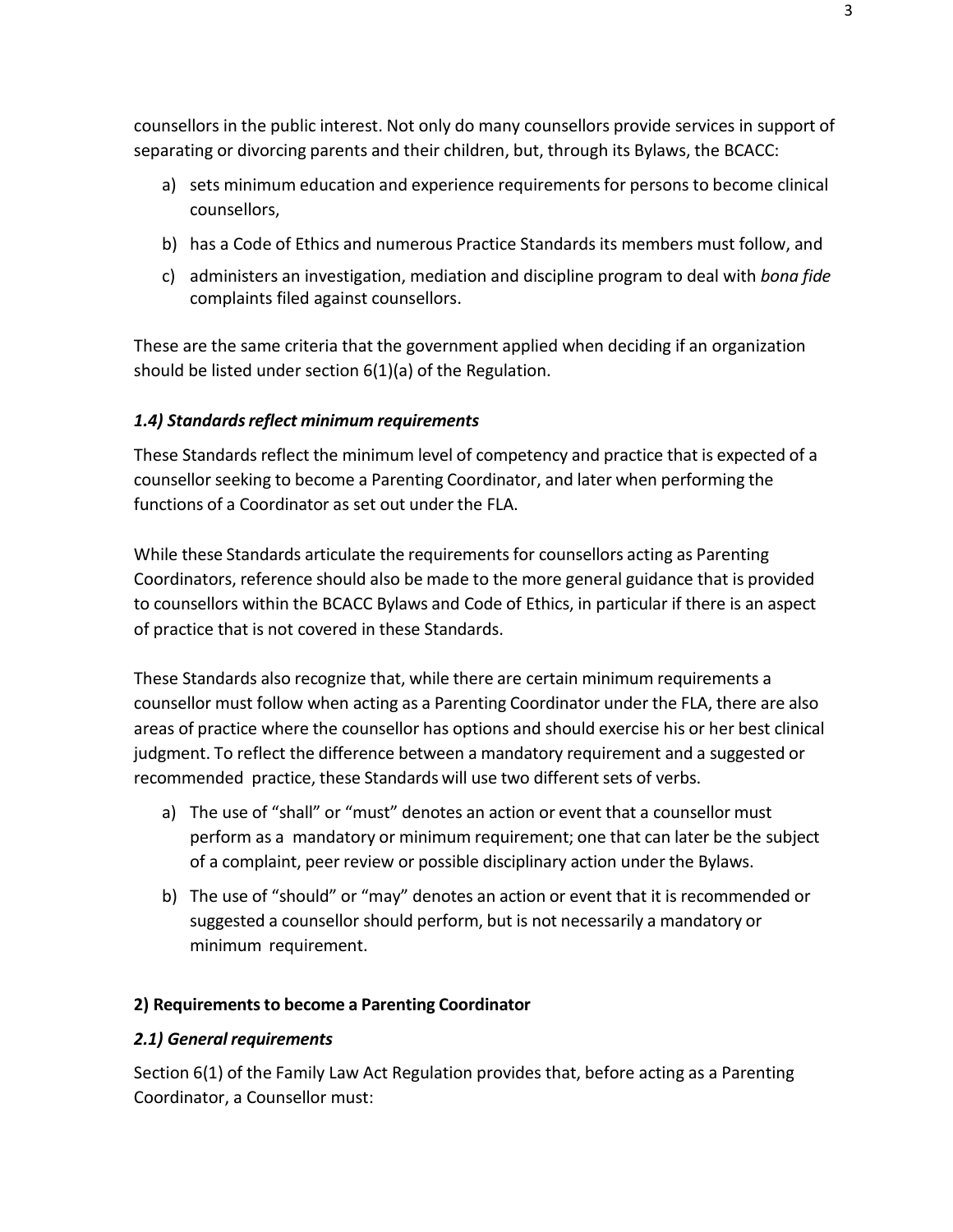- a) meet the training requirements of, and be eligible for membership in, the Mediate BC Family Roster or Family Mediation Canada;
- b) have at least 10 years of experience in family-related practice;
- c) complete at least 40 hours of training in parenting coordination through a training provider that is recognized as providing high quality training in that field;
- d) complete at least 21 hours of family law training;
- e) complete at least 14 hours of family violence training, including training on identifying, assessing and managing family violence and power dynamics in relation to dispute resolution process design;
- f) maintain professional liability insurance that provides coverage as a Parenting Coordinator.

To meet the requirement of clause (c), the prescribed training must include training in relation to the role and responsibilities of a Parenting Coordinator, arbitration and decision making, communication skills development, the effects of separation and divorce on parents and children, high conflict family dynamics and child development and developmental needs.

To meet the requirements of clause (d), the family law training must be provided by the Justice Institute of British Columbia, by the Continuing Legal Education Society of British Columbia or by any other training provider that is recognized as providing high quality training in that field.

To meet the requirements of clause (e), the family violence training must be provided by the Justice Institute of British Columbia, by the Continuing Legal Education Society of British Columbia or by any other training provider that is recognized as providing high quality training in that field.

# <span id="page-4-0"></span>*2.2) Continuing professional development*

In addition, the Regulation requires that, every calendar year, the counsellor must complete at least 10 hours of continuing professional development applicable to family dispute resolution practice, at least seven hours of which must be in the form of a prescribed course. While the seven-hour prescribed course must be provided by the Justice Institute of British Columbia, there may be other opportunities to apply hours under continuing education programs if applicable.

#### <span id="page-4-1"></span>**3) Practice Standardsfor Counsellors acting as Parenting Coordinators**

Herein, a reference to a Parenting Coordinator is a reference to a counsellor who is authorized to act as a Coordinator pursuant to the FLA and its Regulations.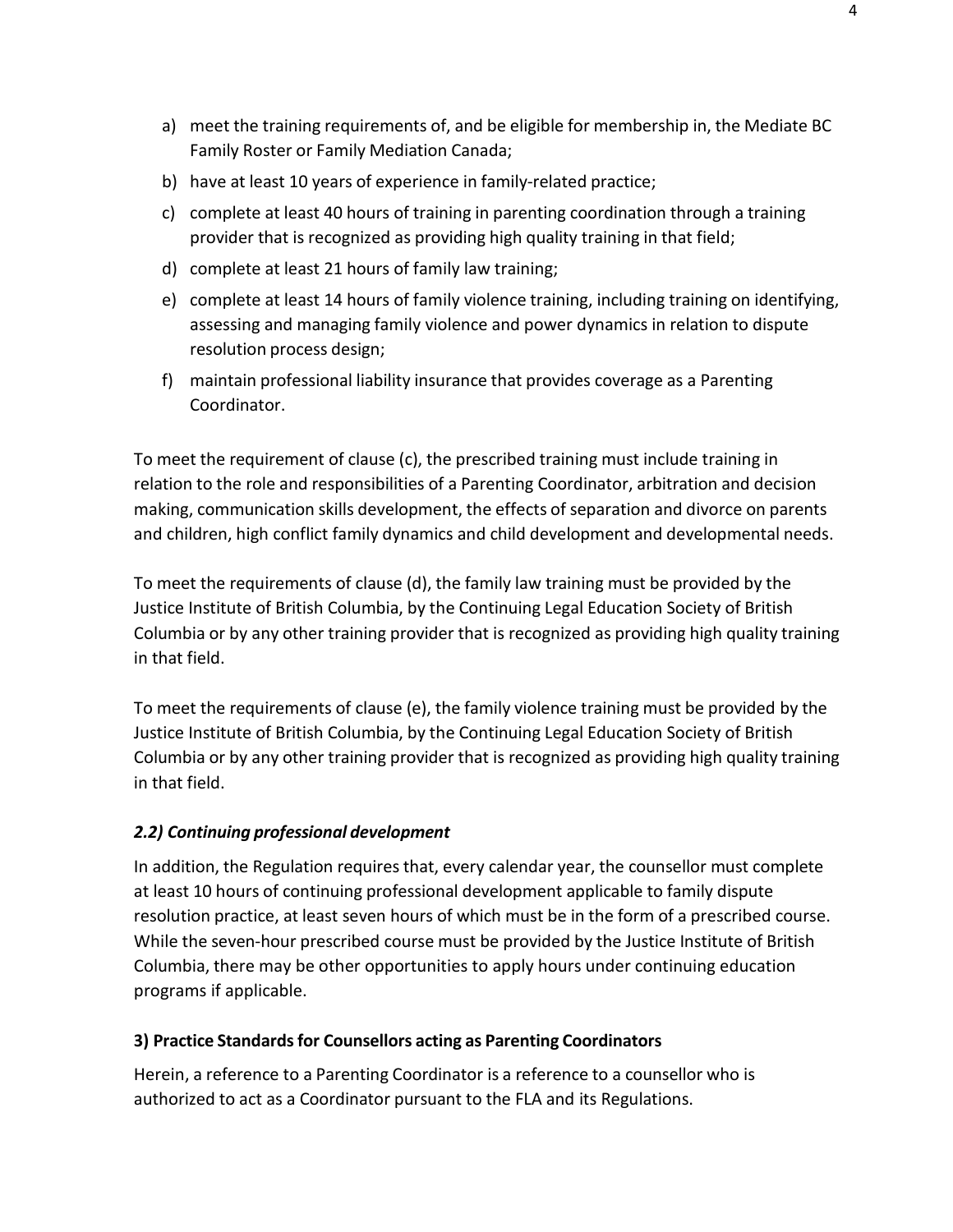#### <span id="page-5-0"></span>*3.1) Statutory duties*

According to section 8 of the FLA, as one of the prescribed "family dispute resolution professionals,"<sup>5</sup> a Parenting Coordinator must comply with the following section of the FLA regarding statutory duties:

#### *Duties of family dispute resolution professionals*

8**(1)** A family dispute resolution professional consulted by a party to a family law dispute must assess, in accordance with the regulations, whether family violence may be present, and if it appears to the family dispute resolution professional that family violence is present, the extent to which the family violence may adversely affect

- (a) the safety of the party or a family member of that party, and
- (b) the ability of the party to negotiate a fair agreement.

(2) Having regard to the assessment made under subsection (1), a family dispute resolution professional consulted by a party to a family law dispute must

(a) discuss with the party the advisability of using various types of family dispute resolution to resolve the matter, and

(b) inform the party of the facilities and other resources, known to the family dispute resolution professional, that may be available to assist in resolving the dispute.

(3) A family dispute resolution professional consulted by a party to a family law dispute must advise the party that agreements and orders respecting the following matters must be made in the best interests of the child only:

- (a) guardianship;
- (b) parenting arrangements;
- (c) contact with a child.

#### <span id="page-5-1"></span>*3.2) Preconditionsfor a Parenting Coordinator assisting the parties*

Section 15(2) FLA states that a Parenting Coordinator may only assist the parties in the following circumstances:

- a) if there is a parenting coordination agreement or order<sup>6</sup> in place, and
- b) for the purpose of implementing an agreement or order respecting parenting arrangements, contact with a child or other prescribed matters.

In turn, section 6(2) of the Regulation sets out two requirements that describe what a Parenting Coordinator must do before assisting the parties in a family law dispute:

a) enter into a written agreement with the parties to the family law dispute to provide them with parenting coordination services;

<sup>5</sup> <sup>A</sup> Parenting Coordinator is one ofsix different types of practitionerslisted in the definition of <sup>a</sup> "family dispute resolution professional" under section 1 FLA.

<sup>6</sup> Section <sup>1</sup> FLA defines <sup>a</sup> **parenting coordination agreement or order** as: "a written agreement or an order to

use a parenting coordinator". And under section 15(1) "A parenting coordination agreement or order may be made at the same time as, or after, an agreement or order respecting parenting arrangements, contact with a child or other prescribed mattersis made."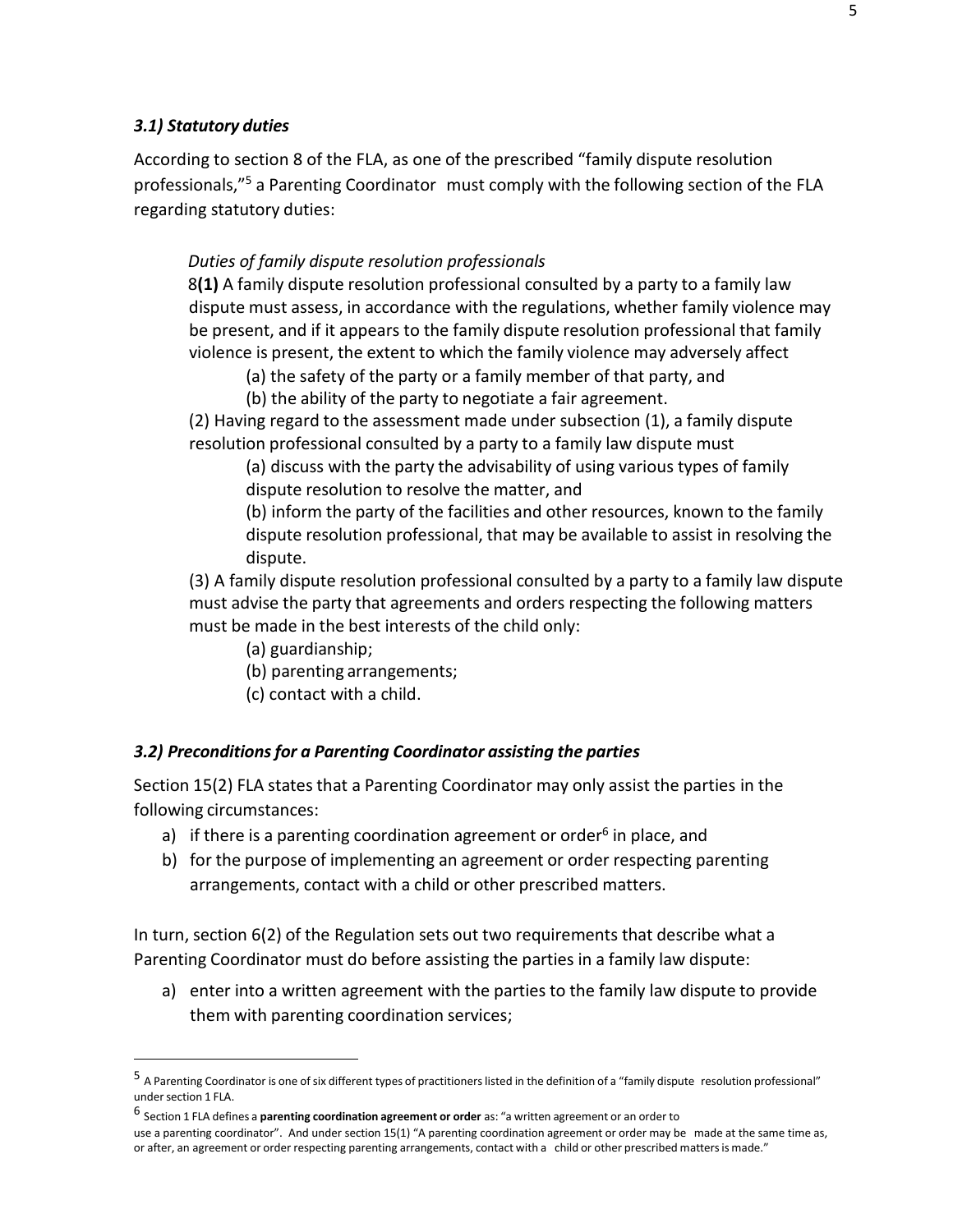b) provide to the parties written confirmation that the counsellor meets the professional requirements set out in section 6(1) of the Regulation (as set out in section 2.1, *General requirements*, above).

#### <span id="page-6-0"></span>*3.3) Term of a parenting coordination agreement*

While a parenting coordination agreement must be established with the parties, section 15(4) FLA state that a Parenting Coordinator's authority to act ends two years after the parenting coordination agreement is made, unless the agreement specifies that the Parenting Coordinator's authority is to end on an earlier date, or on the occurrence of an earlier event, or if both parties have already agreed to end the agreement.

Section 15(5) FLA allows the agreement to be extended for an additional two years, but the agreement cannot be for more than a total of four years.

Finally, section 15(6) FLA provides that a parenting coordination agreement can be ended by any of the parties in the following circumstances:

- a) by a further agreement of the parties or by a Court order made on application by either of the parties;
- b) by the parenting coordinator, on giving notice to the parties and, if the parenting coordinator is acting under a Court order, to the Court.

#### <span id="page-6-1"></span>*3.4) Focus on "best interest of the child"*

In performing functions of a Parenting Coordinator, section 18(2) of the Regulation states: "In making a determination respecting parenting arrangements or contact with a child, a parenting coordinator must consider the best interests of the child only…."

Section 37(2) of the FLA sets a legal standard as to what constitutes something being in the "best interest of the child" in the following terms:

37 (2) To determine what is in the best interests of a child, all of the child's needs and circumstances must be considered, including the following:

(a) the child's health and emotional well-being;

(b) the child's views, unless it would be inappropriate to consider them;

(c) the nature and strength of the relationships between the child and significant persons in the child's life;

(d) the history of the child's care;

(e) the child's need for stability, given the child's age and stage of development; (f) the ability of each person who is a guardian or seeks guardianship of the child, or who has or seeks parental responsibilities, parenting time or contact with the child, to exercise his or her responsibilities;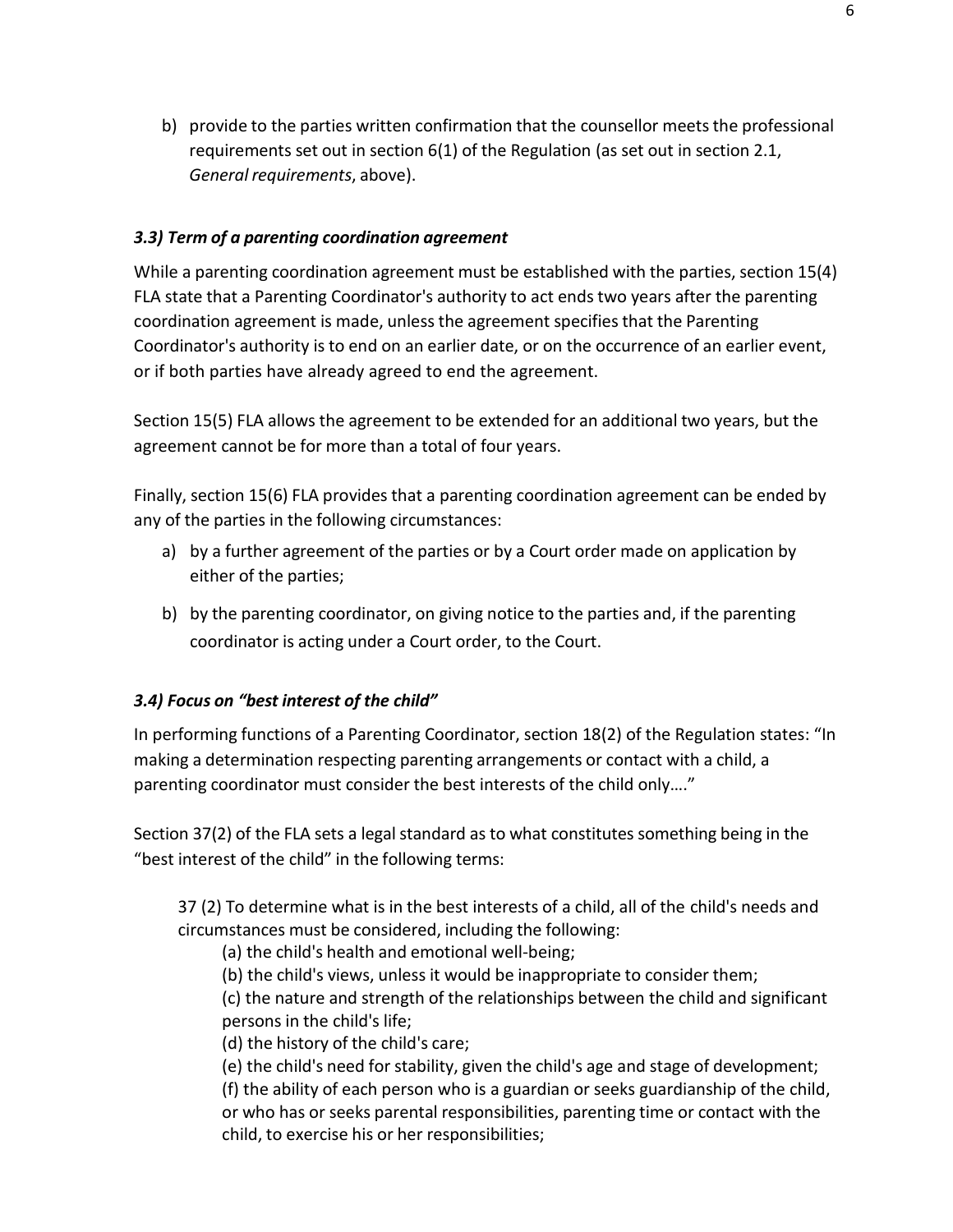(g) the impact of any family violence on the child's safety, security or well-being, whether the family violence is directed toward the child or another family member;

(h) whether the actions of a person responsible for family violence indicate that the person may be impaired in his or her ability to care for the child and meet the child's needs;

(i) the appropriateness of an arrangement that would require the child's guardians to cooperate on issues affecting the child, including whether requiring cooperation would increase any risks to the safety, security or well-being of the child or other family members;

(j) any civil or criminal proceeding relevant to the child's safety, security or wellbeing.

If a counsellor acting as a Parenting Coordinator is faced with a conflict between thislegal provision and any other principle or standard set out in this document, the best interest of the child principle as articulated above prevails.

# <span id="page-7-0"></span>*3.5) Scope of services under the FLA*

Counsellors acting as Parenting Coordinators under the FLA are authorized to provide two types of services in relation to specific kinds of disputes: (a) to help build consensus, and (b) to make determinations. If a counsellor was working as a Parenting Coordinator under an agreement or Court order made before the FLA came into force in March 2013, section 6(5) of the Regulation allows the counsellor to continue to so act.

# <span id="page-7-1"></span>*3.6) Parenting Coordinator's consensus-building role*

Section 17(a) of the FLA describes the consensus-building role of a Parenting Coordinator as including:

- a) creating guidelines to explain how a parenting agreement or Court order will be implemented;
- b) creating guidelines to facilitate communication between the parties;
- c) identifying, and creating strategies for resolving conflicts between the parties;
- d) providing information on the resources available to the parties for the purposes of improving communication or parenting skills.

# <span id="page-7-2"></span>*3.7) Parenting Coordinator's determination role*

Section 18 of the FLA describes the determinations that a Parenting Coordinator can make:

18(1) A parenting coordinator

(a) may make determinations respecting prescribed matters only, subject to any limits or conditions set out in the regulations,

(b) must not make a determination respecting any matter excluded by the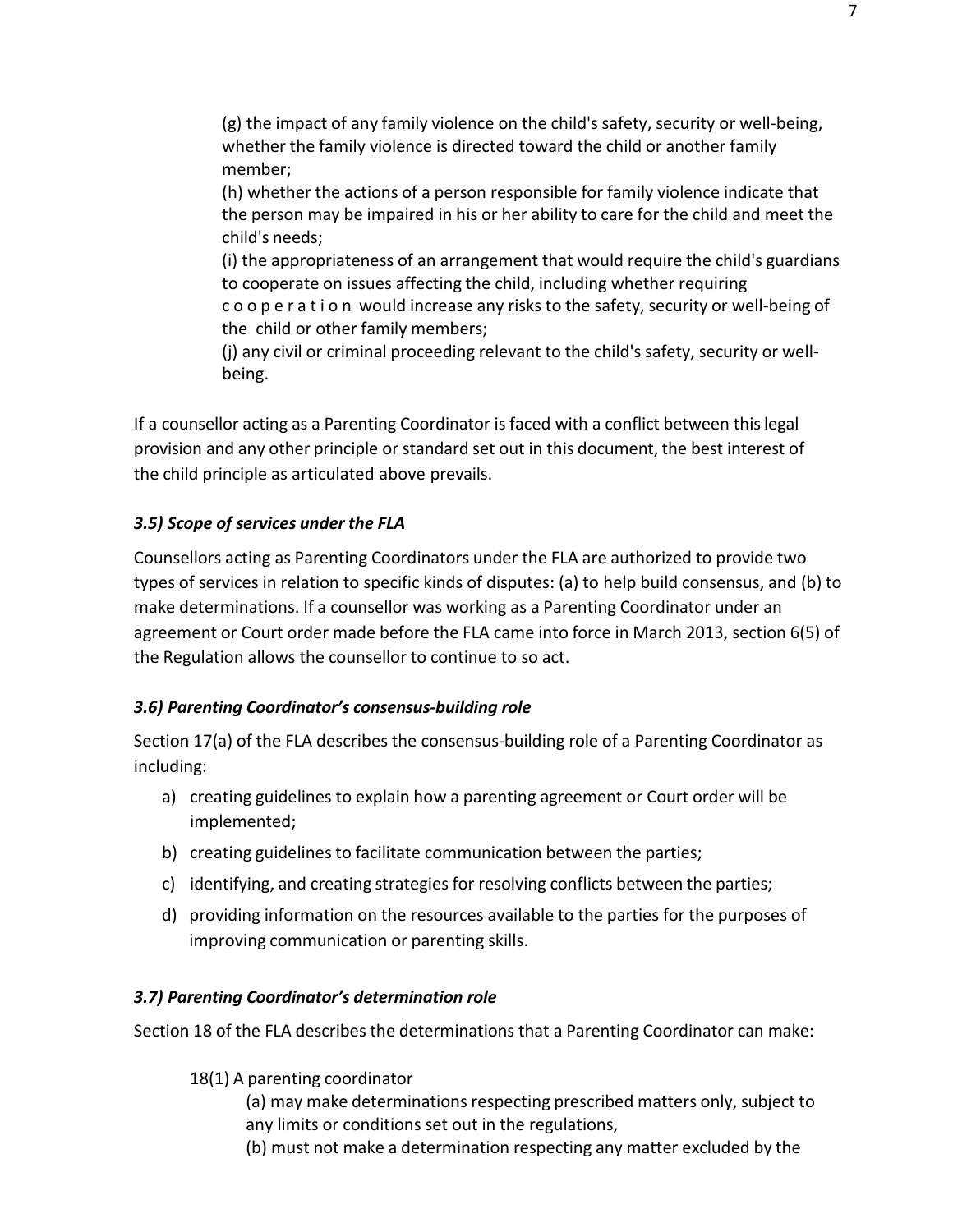parenting coordination agreement or order, even if the matter is a prescribed matter, and

(c) must not make a determination that would affect the division or possession of property, or the division of family debt.

(2) In making a determination respecting parenting arrangements or contact with a child, a parenting coordinator must consider the best interests of the child only, as set out in section 37 *[best interests of child]*.

(3) A parenting coordinator may make a determination at any time.

Subsection 6(3) of the Regulation provides that, as Parenting Coordinators, counsellors are permitted to make determinations concerning parenting arrangements and contact with a child. In turn, subsection 6(4) of the Regulation goes on to list the scope and limits of a Coordinator's determinations:

(4) For the purposes of section (3), a parenting coordinator

(a) may make determinations in respect of

(i) a child's daily routine, including a child's schedule in relation to parenting time or contact with the child,

(ii) the education of a child, including in relation to the child's special needs,

(iii) the participation of a child in extracurricular activities and special events,

(iv) the temporary care of a child by a person other than

(A) the child's guardian, or

(B) a person who has contact with the child under an agreement or order,

(v) the provision of routine medical, dental or other health care to a child,

(vi) the discipline of a child,

(vii) the transportation and exchange of a child for the purposes of exercising parenting time or contact with the child,

(viii) parenting time or contact with a child during vacations and special occasions, and

(ix) any other matters, other than matters referred to in paragraph (b), that are agreed on by the parties and the parenting coordinator, and

(b) must not make determinations in respect of

(i) a change to the guardianship of a child,

(ii) a change to the allocation of parental responsibilities,

(iii) giving parenting time or contact with a child to a person who does not have parenting time or contact with the child,

(iv) a substantial change to the parenting time or contact with a child, or

(v) the relocation of a child.